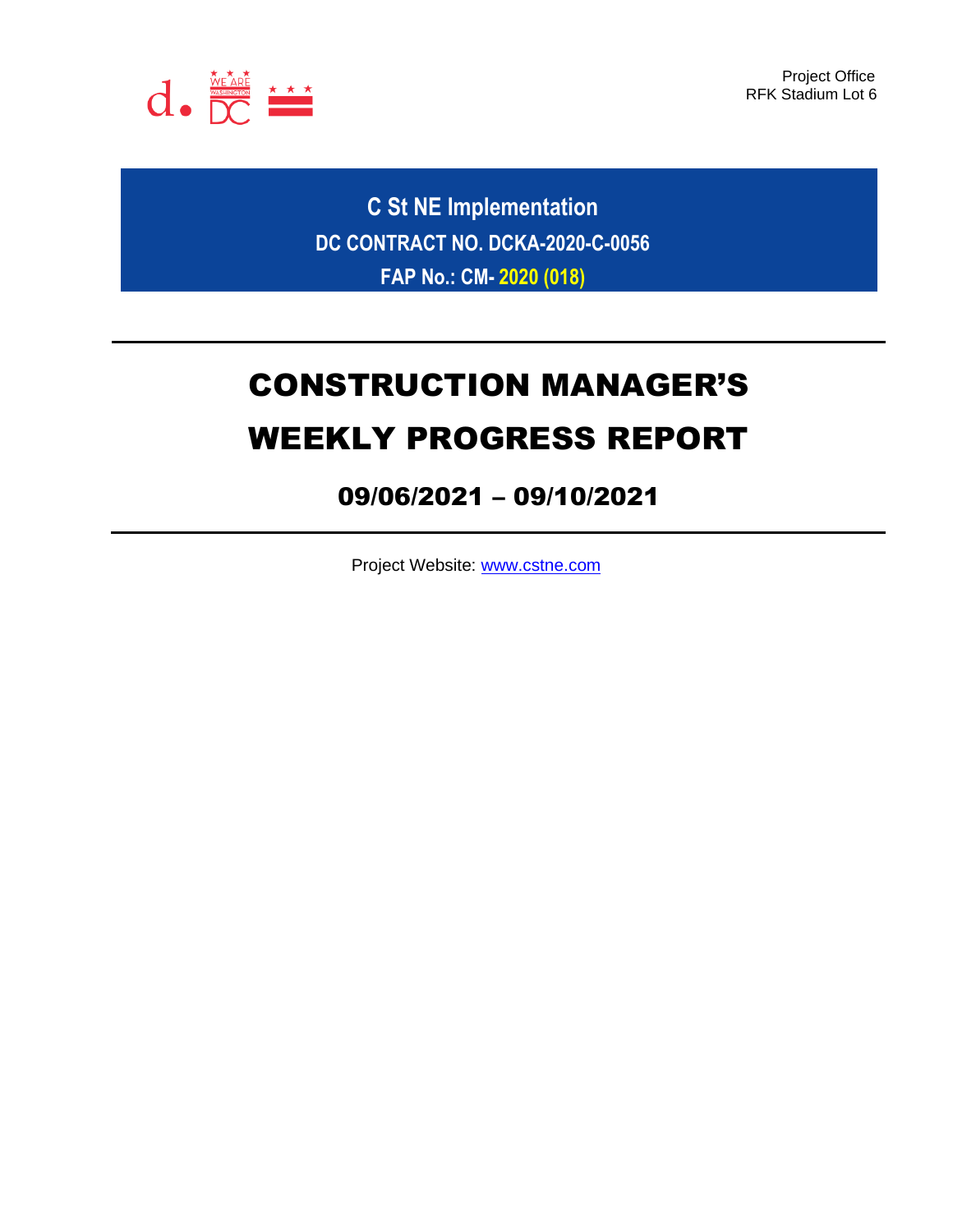

WEEK ENDING 09/10/2021

PAGE 2 of 5

## **1. EXECUTIVE SUMMARY**

#### **Project Description:**

Work under this contract consists of improving the existing streetscape and safety for pedestrians and cyclists. The project plans to mill and overlay the pavement surface, reconstruct sidewalks as needed, and install bulb-outs and bus pads, crosswalks, pavement marking and wheelchair ramps. Streetlights, traffic signals and drainage structures will be upgraded. Other design elements considered for the project are LID elements and intersection improvements. The project will upgrade the bike facilities from bike lanes to protected bike lanes, add more pedestrian crossings, and ensure the street complies with the Americans with Disabilities Act (ADA).

This project is 83% Federally Funded and 17% District-Funded. DDOT selected Anchor construction corporation. as the contractor and awarded the \$15,995,763.50 contract on February 17<sup>th</sup>, 2021. DDOT issued notice to proceed with contract work to Anchor construction corporation with work to begin on April 26<sup>th</sup>, 2021 and a substantial completion date of September 28th, 2022

Jacobs is providing Construction Management and Inspection services. DDOT issued a task order to Jacobs on February 12<sup>th</sup>, 2021 that will expire on October 15<sup>th</sup>, 2022.

### **2. STATUS OF CONSTRUCTION / PROGRESS SUMMARY**

Work this week was performed during the day on date, September 6<sup>th</sup>, 2021 thru date September 10<sup>th</sup>, 2021. Work included the CM Agent Team organizing, chairing, and participating in meetings with DDOT, Anchor Construction, WGL, creating and revising meeting minutes, reviewing IDR's, reviewing design plans, reviewing specifications, reviewing RFI's, reviewing submittals, updating submittal and RFI logs, reviewing quantities, drafting correspondence on DDOT's behalf, and answering various DDOT and Contractor queries.

The Contractor performed the following construction activities this week.

#### *Monday 09/06/2021 – no work due to Labor Day Holiday*

**CM**

**Contractor**

#### *Tuesday 09/07/2021*

**CM**

• Verified & inspected Contractor work activities

#### **Contractor**

- $C$  St NE & 19<sup>th</sup>  $-$  S&J
	- o Backfill 15" RCP with RC-6 between M6-10 and I7-3
- $\bullet$  C St NE & 21<sup>st</sup> Anchor o Excavate for 15" RCP between M8-5 and I8-5

#### *Wednesday 09/08/2021*

**CM**

• Verified & inspected Contractor work activities and tested concrete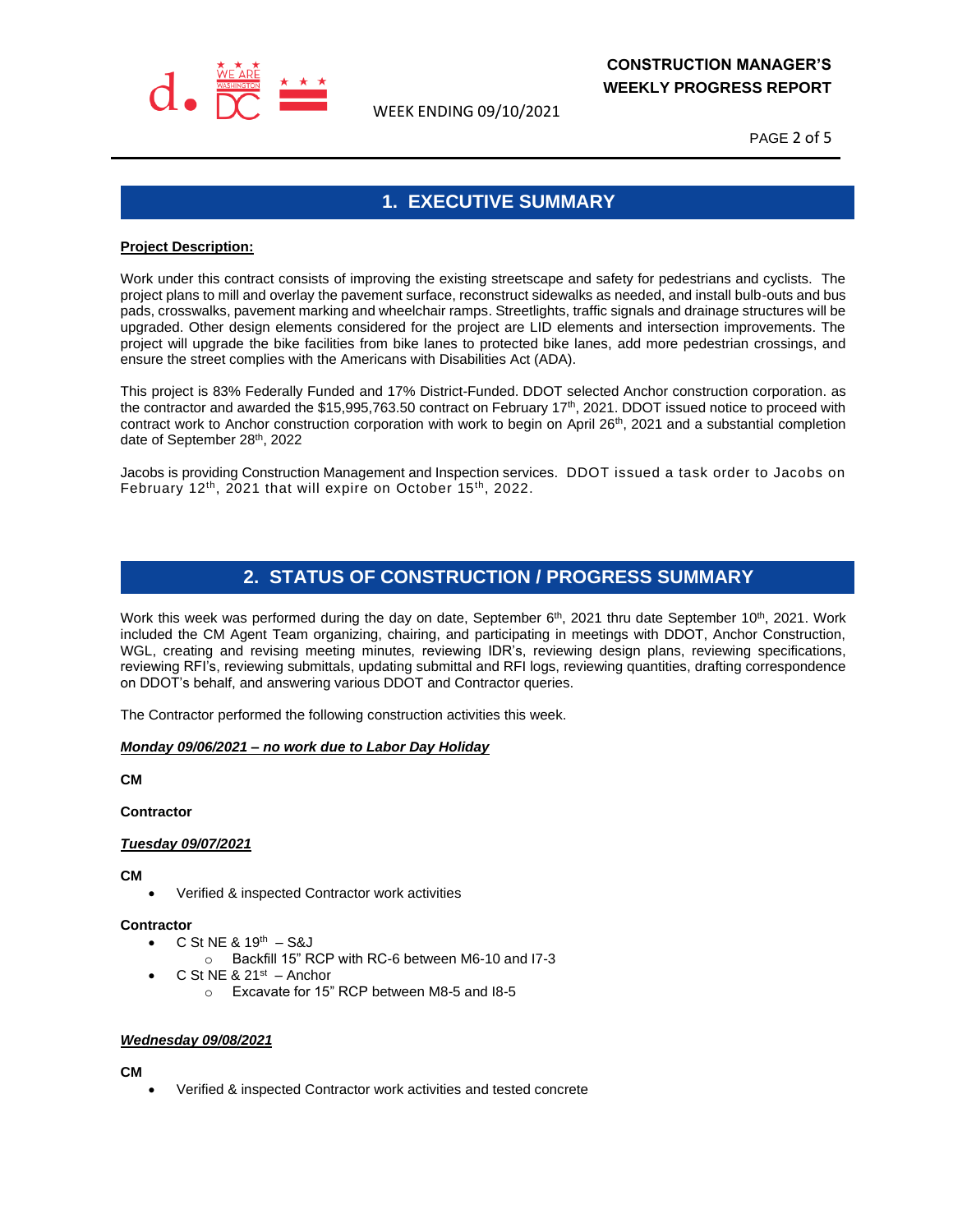

WEEK ENDING 09/10/2021

PAGE 3 of 5

#### **Contractor**

- $C$  St NE & 19<sup>th</sup>  $-$  S&J
	- o Excavate for 15" RCP between M6-10 and I7-3
- C St NE 2000 Block Anchor
- o Saw cut for M8-2
- $\bullet$  C St NE & 21<sup>st</sup> Anchor
	- o Place 15" RCP and concrete cradle between M8-5 and I8-5

#### *Thursday 09/09/2021*

#### **CM**

• Verified & inspected Contractor work activities

#### **Contractor**

- $C$  St NE & 19<sup>th</sup>  $-$  S&J
	- o Excavate and place 15" RCP between M6-10 and I7-3
- C St NE 2000 Block Anchor
	- o Test Pit for electrical line between M8-2 and I7-15

#### *Friday 09/10/2021*

#### **CM**

• Verified & inspected Contractor work activities

#### **Contractor**

- $C$  St NE & 19<sup>th</sup>  $-$  S&J
	- o Excavate and place 15" RCP between M6-10 and I7-3
- $\bullet$  C St NE & 21<sup>st</sup> Anchor
	- o Backfill 15" RCP with RC-6 between M8-5 and I8-5

## **4. PHOTOS OF WORK PERFORMED THIS PERIOD**

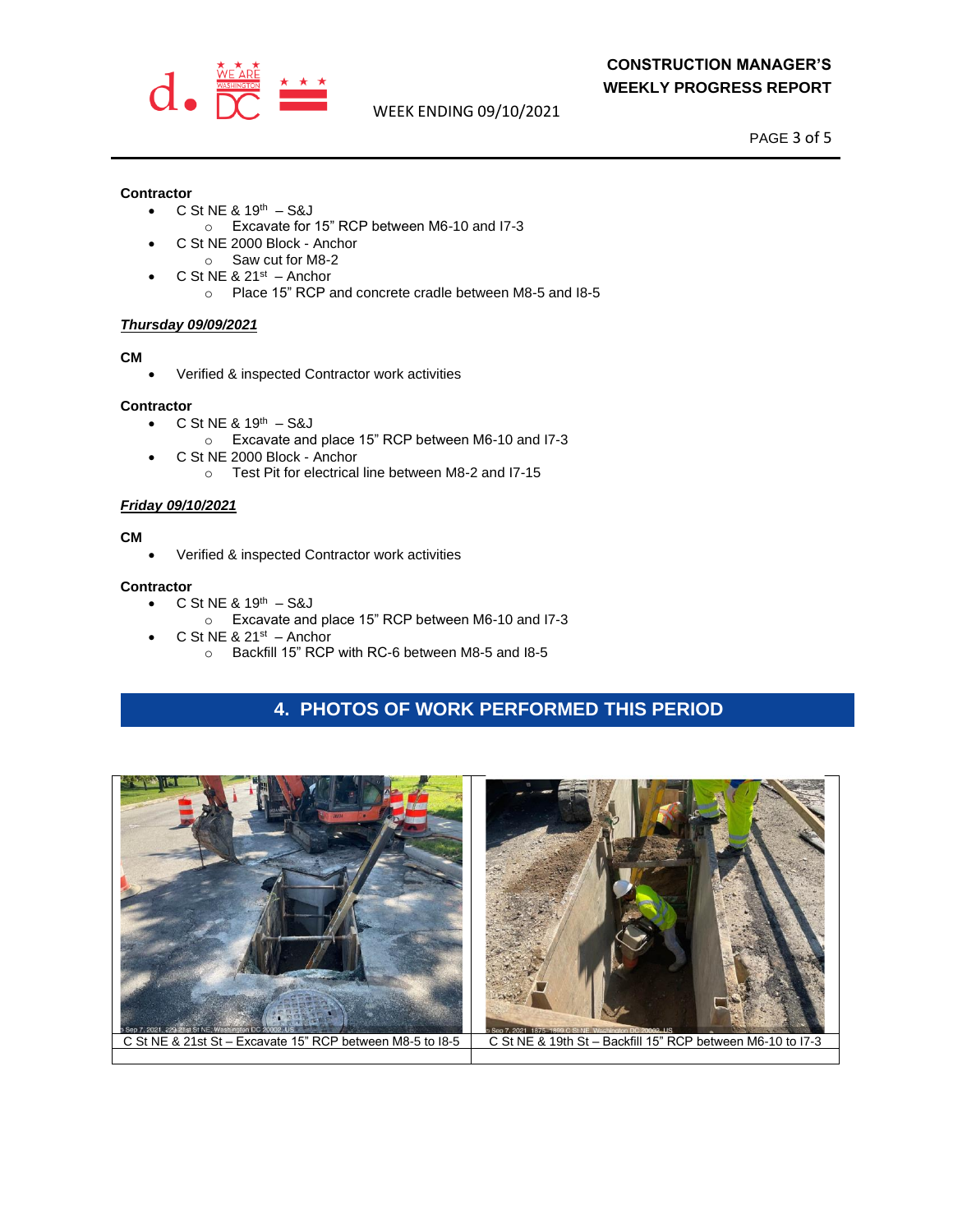

### **CONSTRUCTION MANAGER'S WEEKLY PROGRESS REPORT**

WEEK ENDING 09/10/2021

PAGE 4 of 5